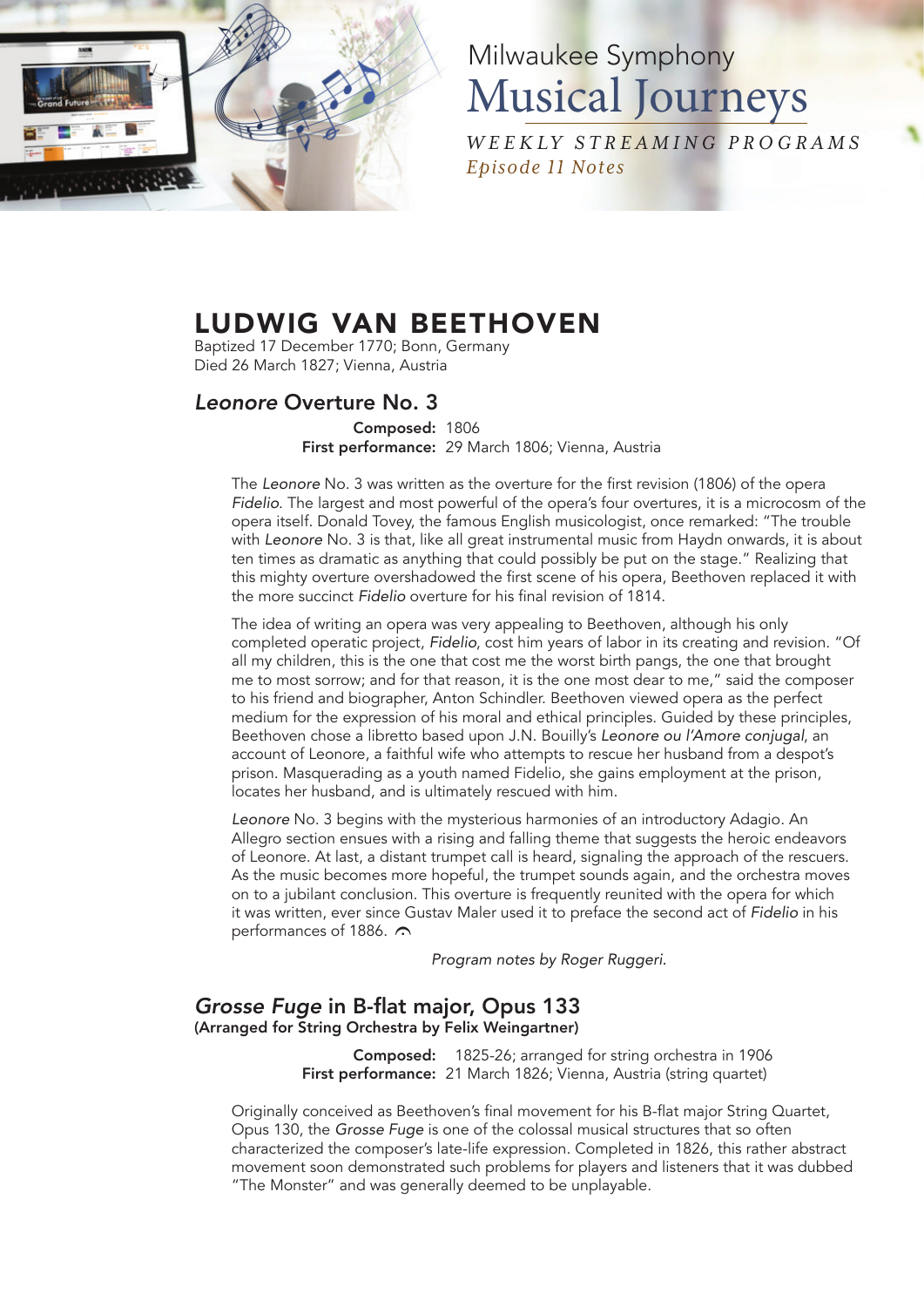This craggy work launches with an *Overtura* in which a central motive is directly presented in forceful octaves. (Beethoven scholar Joseph Kerman once opined that this opening is "not an introduction but a table of contents [that] hurls all the thematic variations at the listener's head like a handful of rocks.") Three brief intimations of the material's development are followed by the first violins' recollection of the theme and a dottedrhythm launching of the first fugal section. A gentler second fugue ebbs to a whisper before the low strings begin the contrapuntal fragment that works its way up through the ensemble at the beginning of a scherzo-like third fugue. In a fourth section, Beethoven expands and contracts his subject until it subsides in a series of mysterious utterances. Within a quicker (Allegro molto e con brio) fifth part, the contrapuntal motives vie against one another, then, after two microscopic recollections of earlier sections, the work achieves its conclusion in the hard-won key of B-flat major.  $\curvearrowright$ 

*Program notes by Roger Ruggeri.*

### Symphony No. 3 in E-flat major, Opus 55, "Eroica"

Composed: 1804 First performance: 7 April 1805; Vienna, Austria

Beethoven spent the summer of 1802 in the village of Heiligenstadt (now part of larger Vienna). It was a musically prolific time for him, but the 31-year-old master was already aware that his hearing was beginning to deteriorate. In October, as he prepared to return to central Vienna, he carefully wrote a document to his two brothers describing his depression, but declaring he had now rejected the idea of suicide. This "Heiligenstadt Testament" is a heartbreaking testimony to the despair that frequently overtook him during this period in his life.

From that low ebb of despondency, Beethoven effected a speedy recovery through hard work, churning out his oratorio *Christ on the Mount of Olives* in early 1803. *Fidelio*, his only opera, was written in 1804-05. Between them came the Eroica ("Heroic") Symphony, an opus Beethoven scholar Joseph Kerman has called "a watershed work, one that marks a turning point in the history of modern music." Kerman goes on to explain that Beethoven was concerned not only with the musical and technical aspects of composition, but also with conveying his own spiritual journey and growth process. This "symphonic ideal," states Kerman, "Beethoven perfected at a stroke with his Third Symphony and further celebrated with his Fifth, Sixth, Seventh, and Ninth. The forcefulness, expanded range, and evident radical intent of these works sets them apart from symphonies in the 18th-century tradition."

It is well known that Beethoven took Napoleon as his inspiration for the Symphony No. 3 and later was angered and disillusioned when the revolutionary hero turned despot and had himself crowned emperor. The "Bonaparte" Symphony then became the "Sinfonia Eroica." From our 21st-century vantage point, it is easy to declare Beethoven the true hero here.

The Third Symphony as a whole – and its first two movements in particular – was on a larger scale than any instrumental work the master had yet written; it was many years before he wrote another of such dimensions. Following two strong E-flat major chords, the cellos quietly sing the waltz-like melody that will provide Beethoven with much of the musical material for this movement. Typically, Classical-era symphonies have a central development section shorter than the opening exposition. Beethoven turns this around completely, expanding on his material at great length, taking the listener in unexpected directions. A weighty and protracted funeral march in C minor makes up the second movement. Musicologists have suggested that Beethoven was here influenced by French composers of the revolutionary era, as well as by the operas of Luigi Cherubini (Beethoven's favorite living composer) and Etienne Mehul. All is not gloomy in this movement, however: Listen for a lyrical interlude in C major that soon turns triumphant. And there's even a brief fugal section.